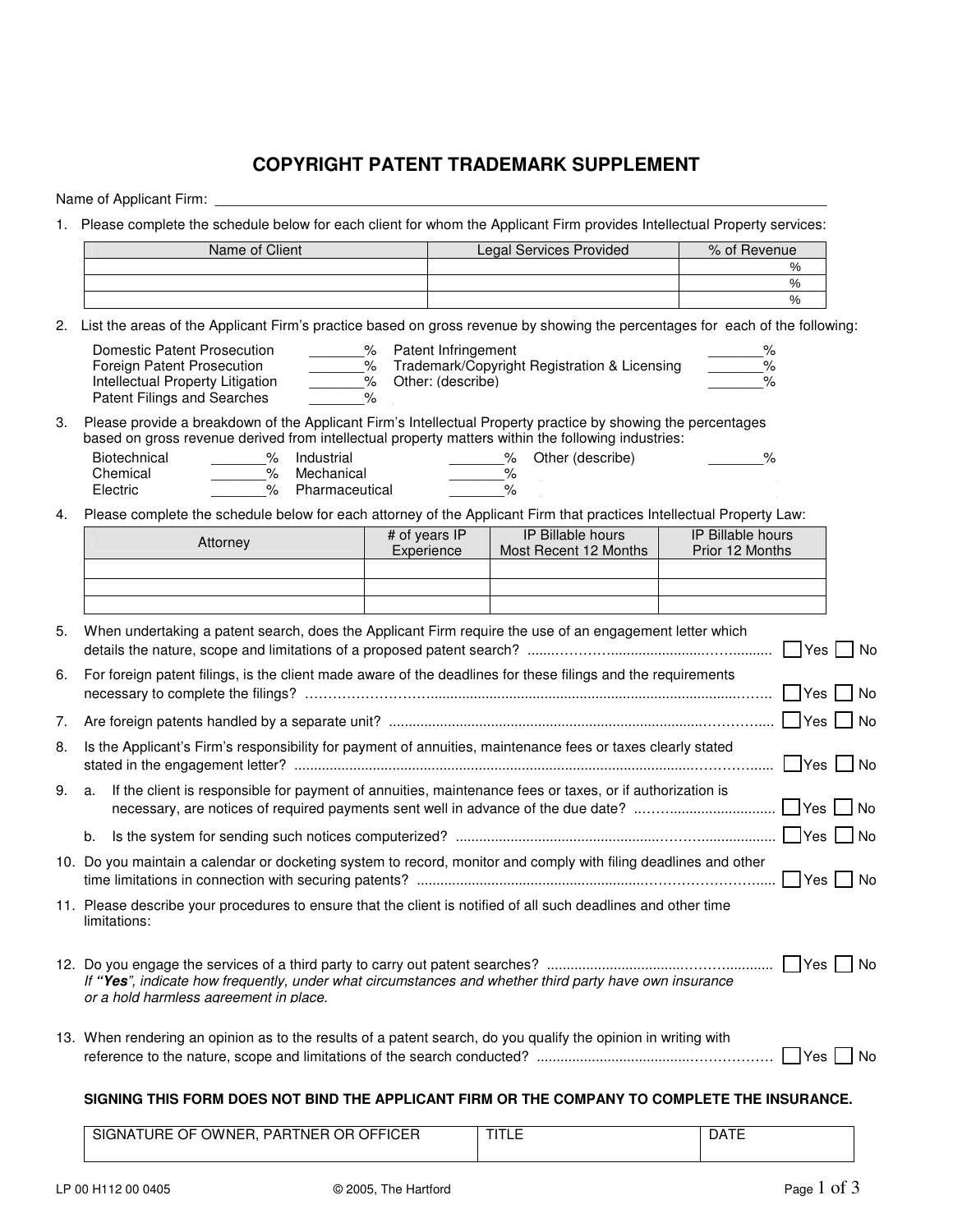**California Notice:** The Hartford may charge a fee if this bond or policy is cancelled before the end of its term. The fee can range between 5% to 100% of the pro rata unearned premium. Please refer to the terms and conditions stated in the policy or bond. This notice does not apply to cancellations initiated by The Hartford.

## **FRAUD WARNING STATEMENTS**

**ALABAMA APPLICANTS: ANY PERSON WHO KNOWINGLY PRESENTS A FALSE OR FRAUDULENT CLAIM FOR PAYMENT OF A LOSS OR BENEFIT OR WHO KNOWINGLY PRESENTS FALSE INFORMATION IN AN APPLICATION FOR INSURANCE IS GUILTY OF A CRIME AND MAY BE SUBJECT TO RESTITUTION FINES OR CONFINEMENT IN PRISON, OR ANY COMBINATION THEREOF.**

**ARKANSAS APPLICANTS: ANY PERSON WHO KNOWINGLY PRESENTS A FALSE OR FRAUDULENT CLAIM FOR PAYMENT OF A LOSS OR BENEFIT OR KNOWINGLY PRESENTS FALSE INFORMATION IN AN APPLICATION FOR INSURANCE IS GUILTY OF A CRIME AND MAY BE SUBJECT TO FINES AND CONFINEMENT IN PRISON.** 

**COLORADO APPLICANTS: IT IS UNLAWFUL TO KNOWINGLY PROVIDE FALSE, INCOMPLETE, OR MISLEADING FACTS OR INFORMATION TO AN INSURANCE COMPANY FOR THE PURPOSE OF DEFRAUDING OR ATTEMPTING TO DEFRAUD THE COMPANY. PENALTIES MAY INCLUDE IMPRISONMENT, FINES, DENIAL OF INSURANCE, AND CIVIL DAMAGES. ANY INSURANCE COMPANY OR AGENT OF AN INSURANCE COMPANY WHO KNOWINGLY PROVIDES FALSE, INCOMPLETE, OR MISLEADING FACTS OR INFORMATION TO A POLICY HOLDER OR CLAIMANT FOR THE PURPOSE OF DEFRAUDING OR ATTEMPTING TO DEFRAUD THE POLICY HOLDER OR CLAIMANT WITH REGARD TO A SETTLEMENT OR AWARD PAYABLE FROM INSURANCE PROCEEDS SHALL BE REPORTED TO THE COLORADO DIVISION OF INSURANCE WITHIN THE DEPARTMENT OF REGULATORY AGENCIES.** 

**DISTRICT OF COLUMBIA APPLICANTS: IT IS A CRIME TO PROVIDE FALSE OR MISLEADING INFORMATION TO AN INSURER FOR THE PURPOSE OF DEFRAUDING THE INSURER OR ANY OTHER PERSON. PENALTIES INCLUDE IMPRISONMENT AND/OR FINES. IN ADDITION, AN INSURER MAY DENY INSURANCE BENEFITS IF FALSE INFORMATION MATERIALLY RELATED TO A CLAIM WAS PROVIDED BY THE APPLICANT."** 

**FLORIDA APPLICANTS: ANY PERSON WHO KNOWINGLY AND WITH INTENT TO INJURE, DEFRAUD OR DECEIVE ANY INSURER FILES A STATEMENT OF CLAIM OR AN APPLICATION CONTAINING ANY FALSE, INCOMPLETE, OR MISLEADING INFORMATION IS GUILTY OF A FELONY OF THE THIRD DEGREE.** 

**HAWAII APPLICANTS: FOR YOUR PROTECTION, HAWAII LAW REQUIRES YOU TO BE INFORMED THAT PRESENTING A FRAUDULENT CLAIM FOR PAYMENT OF A LOSS OR BENEFIT IS A CRIME PUNISHABLE BY FINES OR IMPRISONMENT, OR BOTH.** 

**KANSAS APPLICANTS: A " FRAUDULENT INSURANCE ACT " MEANS AN ACT COMMITTED BY ANY PERSON WHO, KNOWINGLY AND WITH INTENT TO DEFRAUD, PRESENTS, CAUSES TO BE PRESENTED OR PREPARES WITH KNOWLEDGE OR BELIEF THAT IT WILL BE PRESENTED TO OR BY AN INSURER, PURPORTED INSURER, BROKER OR ANY AGENT THEREOF, ANY WRITTEN STATEMENT AS PART OF, OR IN SUPPORT OF, AN APPLICATION FOR THE ISSUANCE OF, OR THE RATING OF AN INSURANCE POLICY FOR PERSONAL OR COMMERCIAL INSURANCE, OR A CLAIM FOR PAYMENT OR OTHER BENEFIT PURSUANT TO AN INSURANCE POLICY FOR COMMERCIAL OR PERSONAL INSURANCE WHICH SUCH PERSON KNOWS TO CONTAIN MATERIALLY FALSE INFORMATION CONCERNING ANY FACT MATERIAL THERETO; OR CONCEALS, FOR THE PURPOSE OF MISLEADING, INFORMATION CONCERNING ANY FACT MATERIAL THERETO.** 

**KENTUCKY APPLICANTS: ANY PERSON WHO KNOWINGLY AND WITH INTENT TO DEFRAUD ANY INSURANCE COMPANY OR OTHER PERSON FILES AN APPLICATION FOR INSURANCE CONTAINING ANY MATERIALLY FALSE INFORMATION OR CONCEALS FOR THE PURPOSE OF MISLEADING, INFORMATION CONCERNING ANY FACT MATERIAL THERETO COMMITS A FRAUDULENT INSURANCE ACT, WHICH IS A CRIME.** 

**LOUISIANA APPLICANTS: ANY PERSON WHO KNOWINGLY PRESENTS A FALSE OR FRAUDULENT CLAIM FOR PAYMENT OF A LOSS OR BENEFIT OR KNOWINGLY PRESENTS FALSE INFORMATION IN AN APPLICATION FOR INSURANCE IS GUILTY OF A CRIME AND MAY BE SUBJECT TO FINES AND CONFINEMENT IN PRISON.** 

**MAINE APPLICANTS: IT IS A CRIME TO KNOWINGLY PROVIDE FALSE, INCOMPLETE OR MISLEADING INFORMATION TO AN INSURANCE COMPANY FOR THE PURPOSE OF DEFRAUDING THE COMPANY. PENALTIES MAY INCLUDE IMPRISONMENT, FINES OR A DENIAL OF INSURANCE BENEFITS.** 

**MARYLAND APPLICANTS: ANY PERSON WHO KNOWINGLY OR WILLFULLY PRESENTS A FALSE OR FRAUDULENT CLAIM FOR PAYMENT OF A LOSS OR BENEFIT OR WHO KNOWINGLY OR WILLFULLY PRESENTS FALSE INFORMATION IN AN APPLICATION FOR INSURANCE IS GUILTY OF A CRIME AND MAY BE SUBJECT TO FINES AND CONFINEMENT IN PRISON.** 

**NEW JERSEY APPLICANTS: ANY PERSON WHO INCLUDES ANY FALSE OR MISLEADING INFORMATION ON AN APPLICATION FOR AN INSURANCE POLICY IS SUBJECT TO CRIMINAL AND CIVIL PENALTIES.**